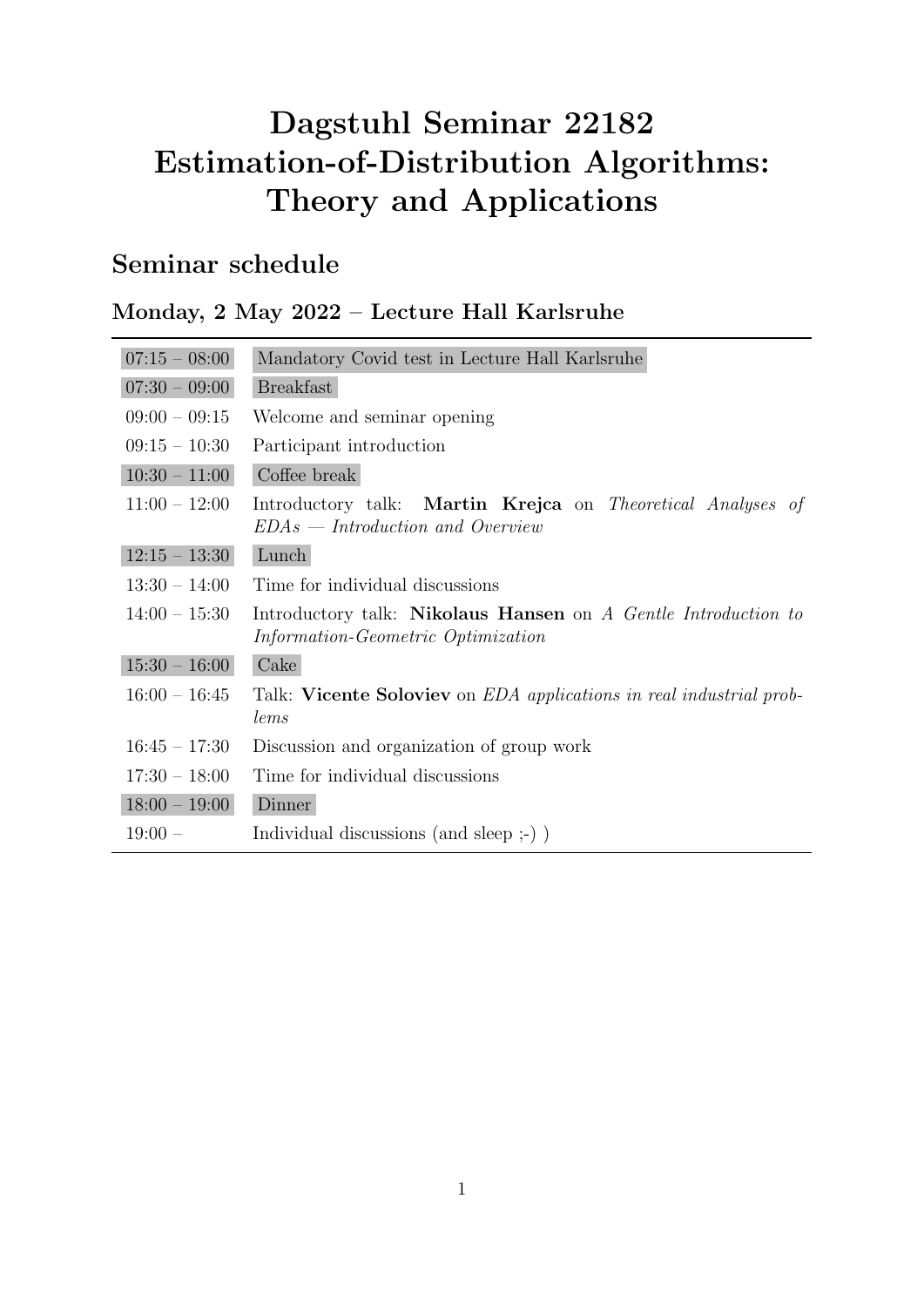| Tuesday, 3 May 2022 - Lecture Hall Karlsruhe |  |  |  |  |
|----------------------------------------------|--|--|--|--|
|----------------------------------------------|--|--|--|--|

| $07:30 - 08:45$ | <b>Breakfast</b>                                                                                                                |
|-----------------|---------------------------------------------------------------------------------------------------------------------------------|
| $09:00 - 10:00$ | Long Talk: Ekhine Irurozki on <i>Generating permutations - How to</i><br>compute medians for permutations for several distances |
| $10:00 - 10:30$ | Coffee break                                                                                                                    |
| $10:30 - 11:15$ | Talk: <b>John McCall</b> on <i>EDAs</i> , epistatis, and structure                                                              |
| $11:15 - 12:00$ | Talk: Dirk Sudholt on Different parameter regimes in the cGA, ge-<br>netic drift, and their effect on performance               |
| $12:15 - 13:30$ | Lunch                                                                                                                           |
| $13:30 - 14:00$ | Time for individual discussions                                                                                                 |
| $14:00 - 15:00$ | Breakout sessions (in parallel):                                                                                                |
|                 | $\diamond$ Adding interactions in discrete optimization (chair: Jon Shapiro,<br>room $S104$                                     |
|                 | $\Diamond$ Dealing with constraint search spaces (chair: Josu Ceberio,<br>room $S$ 005)                                         |
| $15:00 - 15:30$ | Debrief of breakout sessions (lecture hall Karlsruhe)                                                                           |
| $15:30 - 16:00$ | Cake                                                                                                                            |
| $16:00 - 16:30$ | Flash talk + discussion: Carlos Andreu on $EDAs$ in random differ-<br>ential equations and applications                         |
| $16:30 - 16:45$ | Flash talk: Per Kristian Lehre on <i>Do univariate EDAs cope well</i><br>with deception/epistatis?                              |
| $16:45 - 17:30$ | Breakout session (whole seminar)                                                                                                |
|                 | $\diamond$ Univariate EDAs, deception and epistatis (chair: Per Kristian Lehre)                                                 |
| $17:30 - 18:00$ | Time for individual discussions                                                                                                 |
| $18:00 - 19:00$ | Dinner                                                                                                                          |
| $19:00 -$       | Individual discussions (and sleep ;-) )                                                                                         |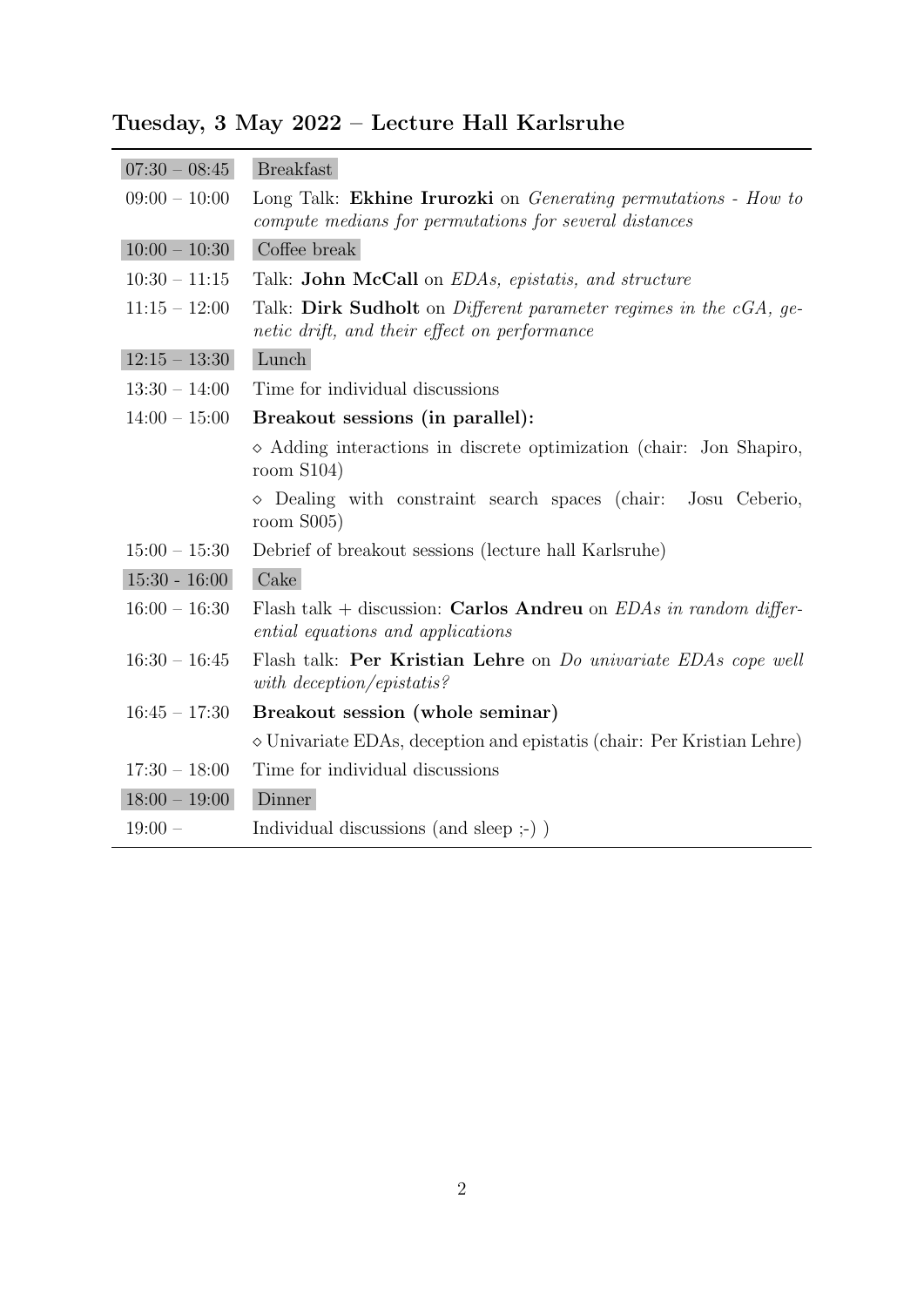| $07:30 - 08:45$ | <b>Breakfast</b>                                                                                   |
|-----------------|----------------------------------------------------------------------------------------------------|
| $09:10 - 09:15$ | Announcements                                                                                      |
| $09:15 - 10:00$ | Talk: <b>Andrew Sutton</b> on <i>EDAs, noise and graceful scaling</i>                              |
| $10:00 - 10:30$ | Coffee break (plus testing)                                                                        |
| $10:30 - 11:15$ | Talk: <b>Johannes Lengler</b> on <i>EDAs and more noise</i>                                        |
| $11:15 - 12:00$ | Talk: Thomas Stützle on A bit about parameter tuning                                               |
| $12:15 - 13:30$ | Lunch                                                                                              |
| $13:30 - 15:30$ | Hike/free time (depending on weather)                                                              |
| $15:30 - 16:00$ | Cake                                                                                               |
| $16:00 - 16:30$ | Flash talk + discussion: Vicente Soloviev on $Semi-parametric$<br><i>Bayesian networks in EDAs</i> |
| $16:30 - 17:30$ | Breakout session (whole seminar)                                                                   |
|                 | $\diamond$ Explainability (chair: John McCall, room S111 "Wappensaal")                             |
| $17:30 - 18:00$ | Time for individual discussions                                                                    |
| $18:00 - 19:00$ | Dinner                                                                                             |
| $19:00 -$       | Individual discussions (and sleep $;$ ) $)$                                                        |
|                 |                                                                                                    |

### Wednesday, 4 May 2022 – Lecture Hall Karlsruhe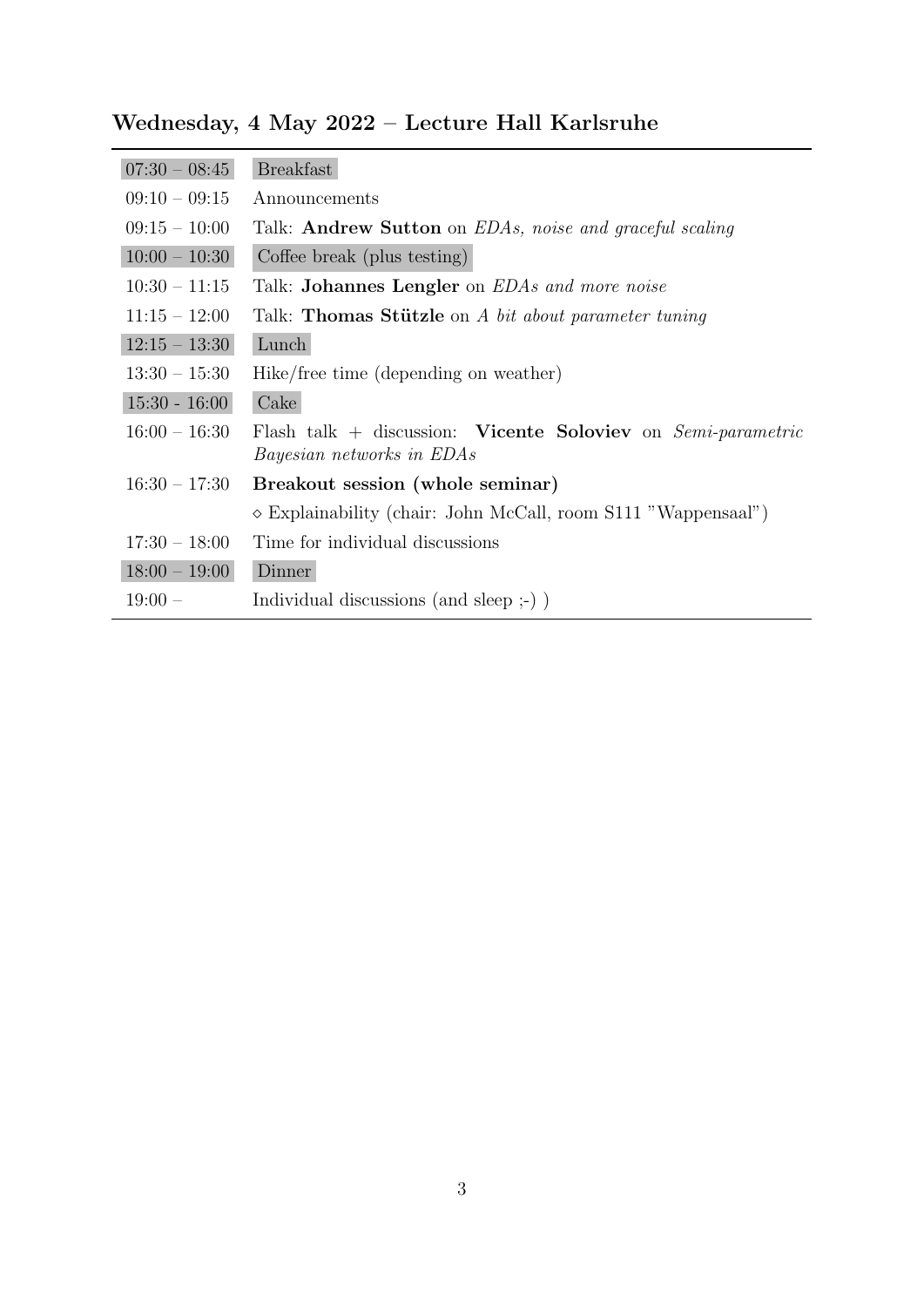## Thursday, 5 May 2022 – Lecture Hall Karlsruhe

 $\overline{\phantom{a}}$ 

| $07:30 - 08:45$ | <b>Breakfast</b>                                                                               |
|-----------------|------------------------------------------------------------------------------------------------|
| $09:00 - 09:10$ | Announcements                                                                                  |
| $09:10 - 10:00$ | Talk: Alexander Brownlee on The question of structure in Markov<br>Network EDAs                |
| $10:00 - 10:30$ | Coffee break                                                                                   |
| $10:30 - 11:15$ | Talk: Benjamin Doerr on Genetic drift and a smart restart scheme                               |
| $11:15 - 12:00$ | Talk: Manuel López-Ibañez on Expensive black-box optimization<br>problem on permutation spaces |
| $12:15 - 13:00$ | Lunch                                                                                          |
| $13:00 - 13:15$ | Group photo                                                                                    |
| $13:15 - 14:15$ | Time for individual discussions                                                                |
| $14:15 - 14:45$ | Talk: <b>Ekhine Irurozki</b> on <i>Universal permutation aggregation</i>                       |
| $14:45 - 15:30$ | Talk: Mayowa Ayodele on <i>EDAs on QUBOs</i>                                                   |
| $15:30 - 16:00$ | Cake                                                                                           |
| $16:00 - 17:00$ | Breakout session (whole seminar)                                                               |
|                 | $\diamond$ Genetic drift (chair: Dirk Sudholt, room S111 "Wappensaal")                         |
| $17:00 - 18:00$ | Time for individual discussions                                                                |
| $18:00 - 19:00$ | Dinner                                                                                         |
| $19:00 - 20:30$ | Time for individual discussions                                                                |
| $20:30 -$       | Get-together in Wine Cellar                                                                    |